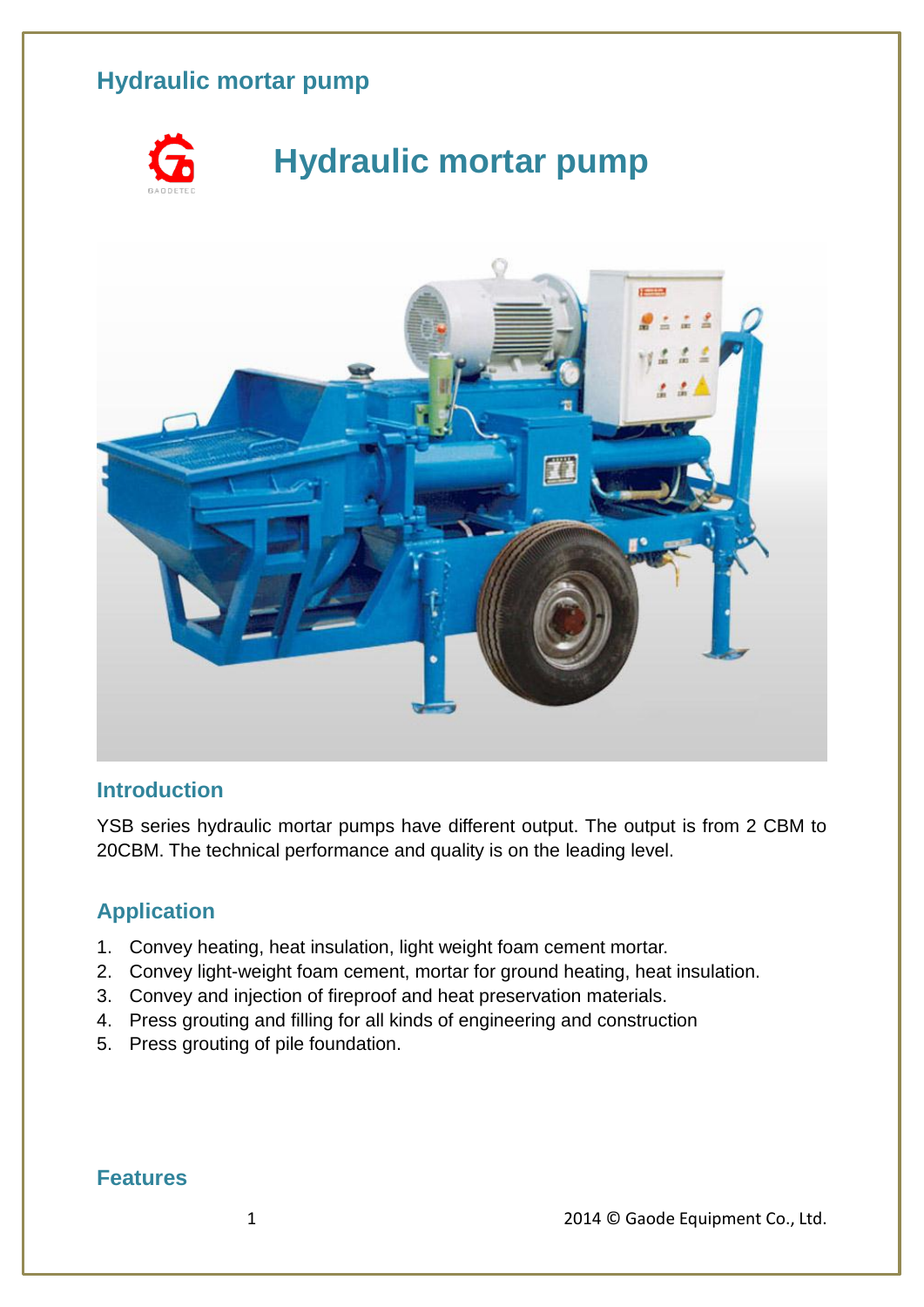- 1. This series of mortar pump has high pumping pressure;
- 2. Less mechanical wear;
- 3. Convenient and flexible movement;
- 4. Easy to operate and maintain.

#### **Data sheet**

| Model No./ mortar pump                                  | YSB-2A         | YSB-2B         | YSB-2S         |
|---------------------------------------------------------|----------------|----------------|----------------|
| Max. theoretical concrete output<br>(m <sup>3</sup> /h) | $\overline{2}$ | $\overline{2}$ | $\overline{2}$ |
| Max. theoretical concrete<br>pumping pressure (Mpa)     | 8              | 5.5            | 5.5            |
| Max. Aggregate particles (mm)                           | 8              | 8              | 8              |
| <b>Cement-sand Ratio</b>                                | ≥1:3           | ≥1:3           | $≥1:3$         |
| <b>Water Cement Ratio</b>                               | $0.4 - 0.6$    | $0.4 - 0.6$    | $0.4 - 0.6$    |
| Conveying Pipe Inner Diameter                           | $\Phi$ 70      | $\Phi$ 70      | $\Phi$ 70      |
| Material Cylinder Bore * Stroke                         | Φ100*400       | Φ100*400       | Φ100*400       |
| <b>Conveying Cylinder Quantity</b><br>(piece)           | 1              | 1              | 1              |
| Oil Cylinder Bore * Stroke (mm)                         | Φ80*400        | Ф63*400        | Ф63*400        |
| Hydraulic System Max. Working<br>Pressure (Mpa)         | 13             | 14             | 14             |
| Hydraulic oil tank volume (L)                           | 90             | 90             | 90             |
| Filling height (mm)                                     | 750            | 750            | 750            |
| Hopper capacity (L)                                     | 65             | 65             | 65             |
| Motor power (kw)                                        | 11             | 7.5            | 7.5            |
| Overall dimension (LxWxH)(mm)                           | 3500*1250*1200 | 3500*1250*1200 | 3500*1250*1200 |
| Total weight (kg)                                       | 600            | 550            | 550            |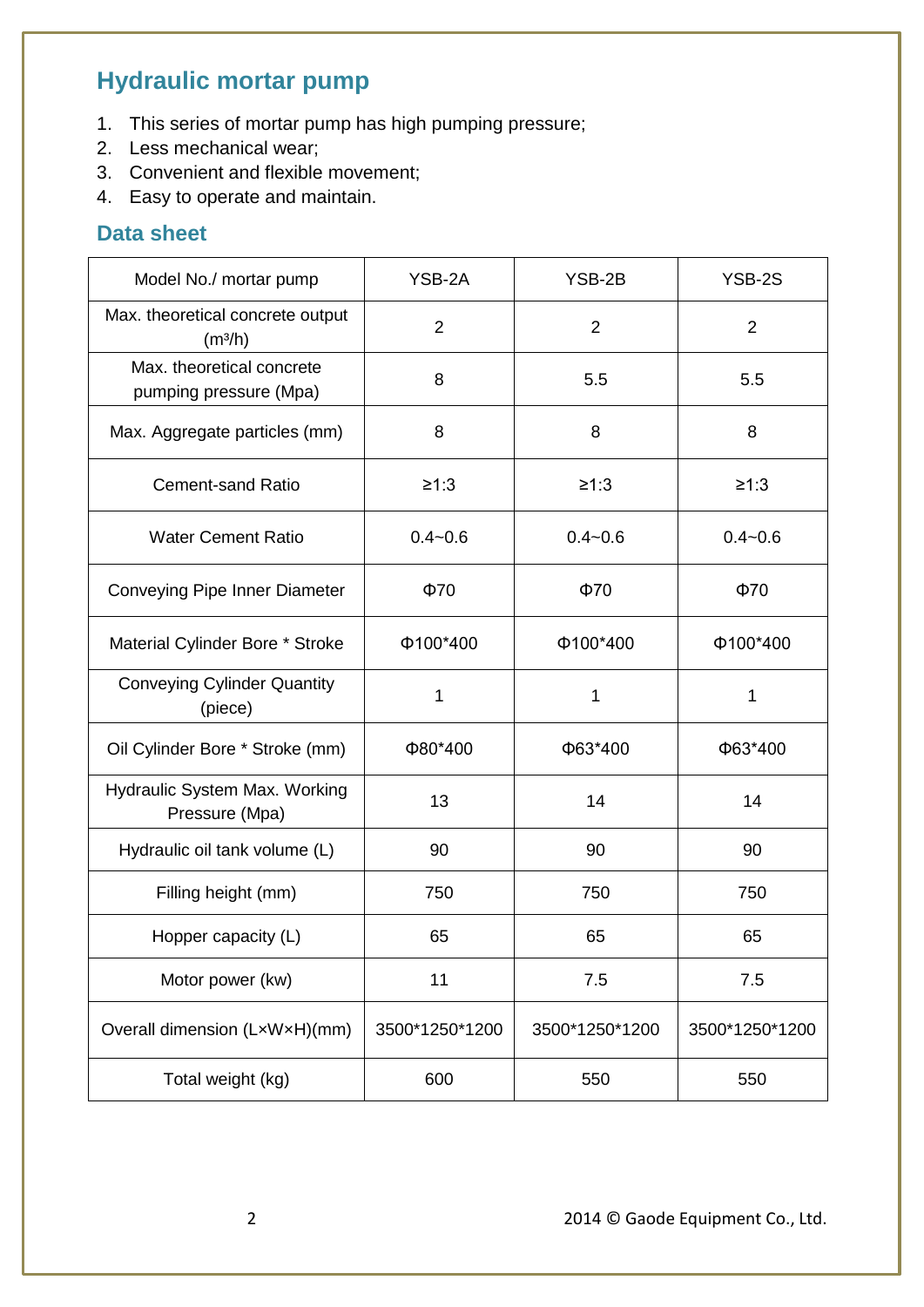| Model No./mortar pump                                   | YSB-3          | YSB-4          | YSB-5          |
|---------------------------------------------------------|----------------|----------------|----------------|
| Max. theoretical concrete output<br>(m <sup>3</sup> /h) | 3              | 4              | 5              |
| Max. theoretical concrete pumping<br>pressure (Mpa)     | 5              | 4              | 5              |
| Max. Aggregate particles (mm)                           | 8              | 8              | 8              |
| <b>Cement-sand Ratio</b>                                | ≥1:3           | ≥1:3           | ≥1:3           |
| <b>Water Cement Ratio</b>                               | $0.4 - 0.6$    | $0.4 - 0.6$    | $0.4 - 0.6$    |
| Conveying Pipe Inner Diameter                           | $\Phi$ 70      | $\Phi$ 70      | $\Phi$ 70      |
| Material Cylinder Bore * Stroke                         | Φ100*400       | Φ125*400       | Φ100*500       |
| <b>Conveying Cylinder Quantity</b><br>(piece)           | 1              | 1              | $\overline{2}$ |
| Oil Cylinder Bore * Stroke (mm)                         | Ф63*400        | Φ80*400        | Ф63*400        |
| Hydraulic System Max. Working<br>Pressure (Mpa)         | 13             | 13             | 13             |
| Hydraulic oil tank volume (L)                           | 90             | 100            | 170            |
| Filling height (mm)                                     | 750            |                |                |
| Hopper capacity (L)                                     | 65             |                |                |
| Motor power (kw)                                        | 7.5            | 11             | 11             |
| Overall dimension (LxWxH)(mm)                           | 3500*1250*1200 | 3500*1250*1200 | 3580*1250*1200 |
| Total weight (kg)                                       | 550            | 680            | 900            |

| Model No./ mortar pump | YSB-6 | 'SB-<br>U | $^{\prime}$ SB-20 |
|------------------------|-------|-----------|-------------------|
|------------------------|-------|-----------|-------------------|